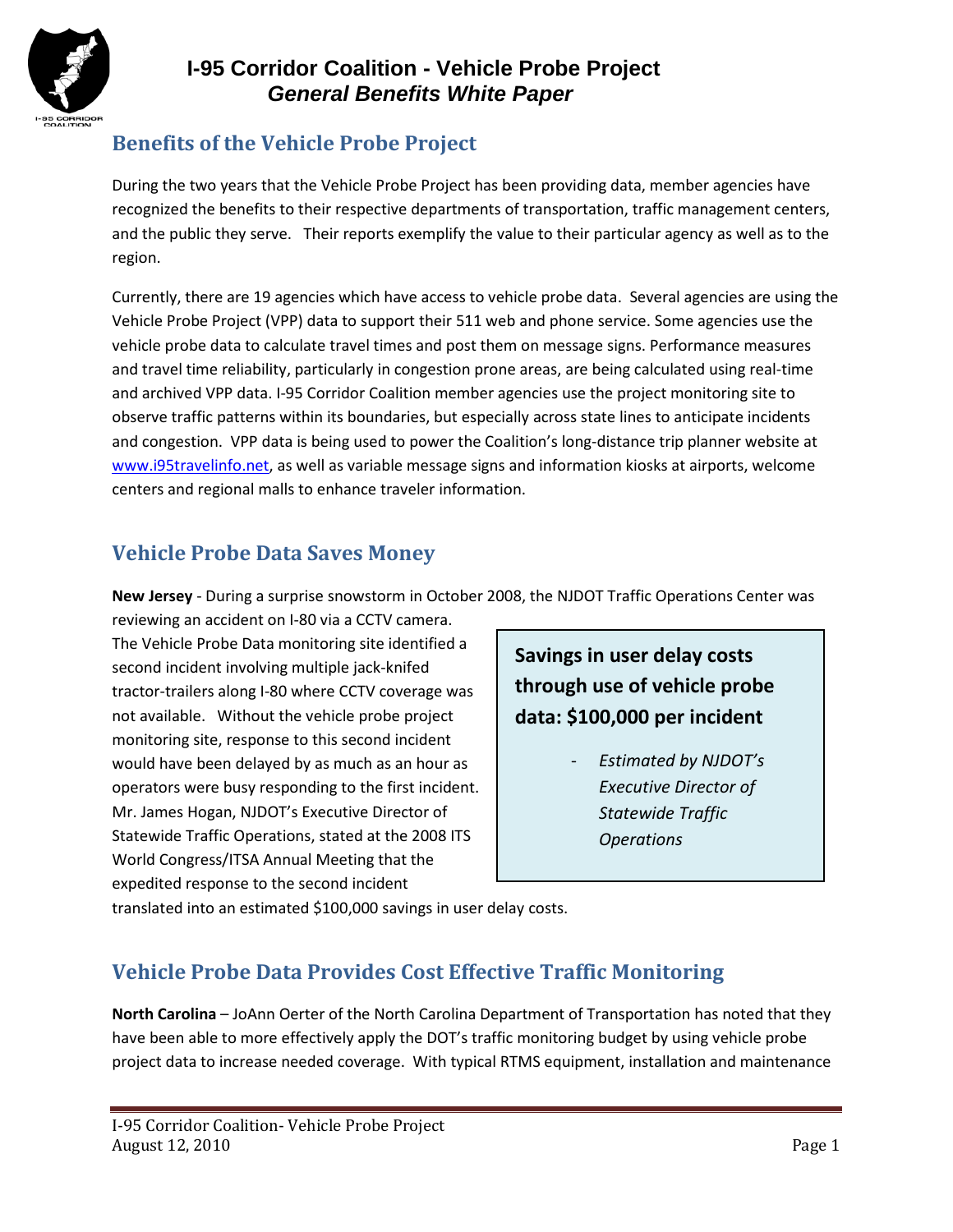

costs were approximately \$48,600 per mile. The vehicle probe data saves money by replacing RTMS at about a quarter of the cost.

**South Carolina** – Mike Bowman of the South Carolina Department of Transportation cited the agency's reduction in its use of side fire radar detectors in favor of vehicle probe data. Maintaining its radar coverage over 300 miles is equal to the total cost of the vehicle probe data covering 1,200 miles with the added benefit of transmitting travel time data in addition to speed data.

# **Travel Times Made Possible by Vehicle Probe Data**

Three member agencies (Maryland, North Carolina and South Carolina) have used the vehicle probe project as their primary data source to calculate and present travel times on message signs and their respective web sites. **Maryland** had programmed the implementation of travel times for the year 2012. They were able to advance implementation by two full years as a direct result of data availability. Similarly, **South Carolina** and **North Carolina** each were able to deploy travel times on message signs as a result of having statewide coverage through the Vehicle Probe Project. Both the cost and convenience of ubiquitous coverage without roadside intrusion were factors in the success of these agencies' respective deployments.

## **Vehicle Probe Data Serves Many Internal Organizations**

**New York** -Significant delays have been observed along I-87 approaching Woodbury Commons Shopping Complex on Thanksgiving evening and the following day (Black Friday) as shoppers caused back-ups along Interstate 87 between the Shopping Complex access and I- 287. In 2009, Sergeant Ira Promisel of the New York State Police seized the opportunity to use the data provided by the I-95 Corridor Travel Time website along with data from the New York 511 website to assist in managing traffic congestion in the area.

Sgt. Promisel was aware of the Vehicle Probe Project data

**Sergeant Ira Promisel, Station Commander of the New York State Police, noted that the I-95 Corridor Travel Time website was easy to use in their field command post as it only required a wireless connection to obtain information.** 

through his involvement with the I-95 Corridor Coalition's Incident Management Program Track. With NYSDOT TMC operators and New York State Thruway Authority staff, police were able to look at the trouble areas and determine if/when to implement changes such as closure of full parking lots, ramp closures to prevent backups onto the freeway, and activation of advance VMS messages to alert motorists of the changes ahead.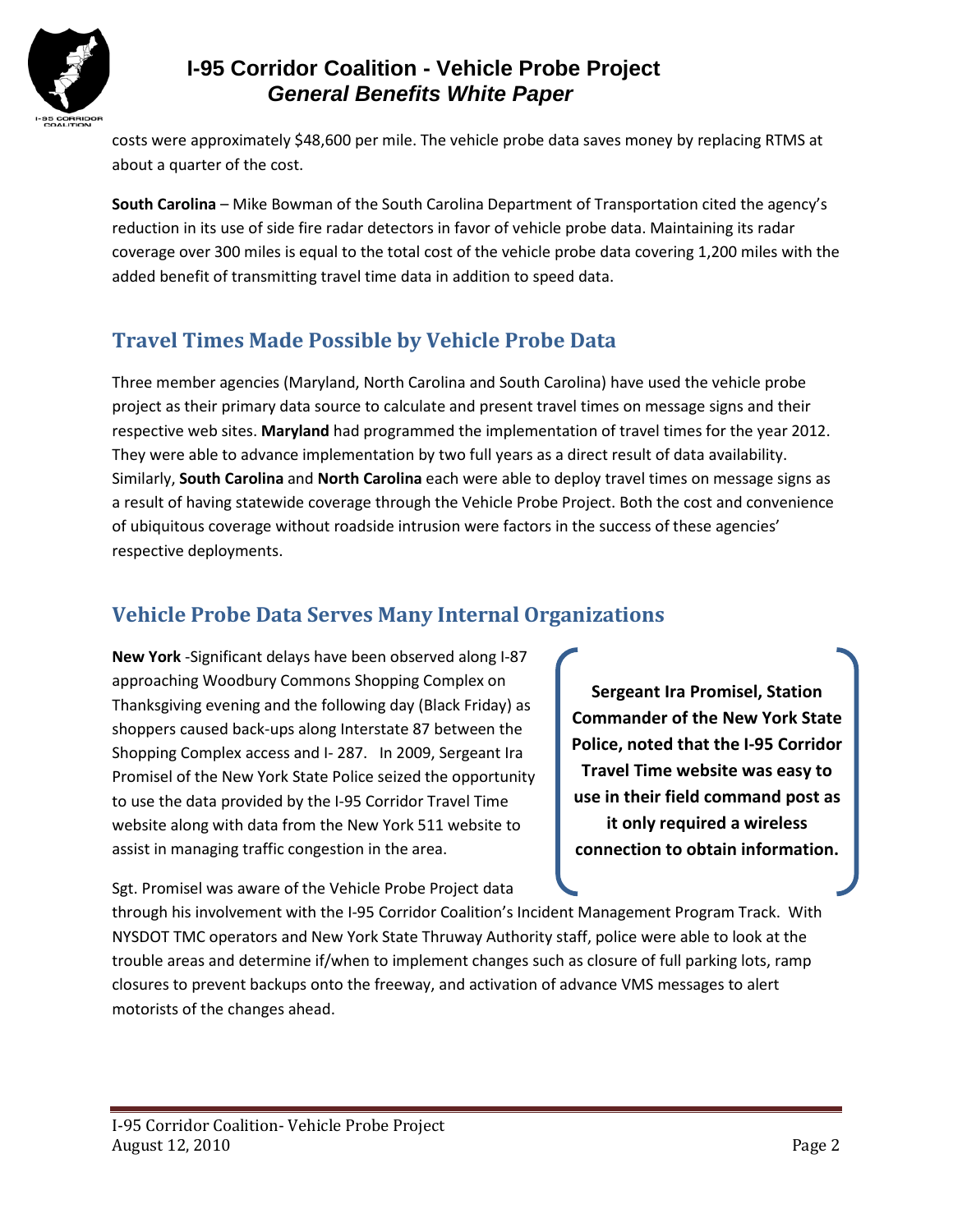

Using this data, Sgt. Promisel and the team were able to reduce by half the traffic queues experienced in other years. In addition, the I-95 Corridor Travel Time and New York 511 websites helped to conserve State Police resources by identifying issues on the website before sending a State Trooper to the scene.

## **Vehicle Probe Data Provides Regional Benefits**

**2009 Presidential Inauguration – New Jersey through North Carolina** - More than a million attendees converged on Washington, D.C. and then soon departed from the District at the conclusion of the historic inauguration events. Regional traffic monitoring, provided by the Coalition's Vehicle Probe Project, was crucial to ensure that the traffic kept moving across jurisdictional boundaries. Member states were provided access to the Vehicle Probe congestion-monitoring website as part of the Coalition's Vehicle Probe Project. The vendor, INRIX, offered and the Coalition accepted the opportunity to use an enhanced version of the site, which provided an increased number of features and metrics to monitor traffic in real time. Access to the site was provided for a two to three day bracket around the event.

Coalition Executive Board Chair, Neil Pedersen, who was monitoring traffic on the INRIX site during an extremely busy time period, stated, "*During the Martin Luther King Jr. Birthday/Inauguration weekend, the Maryland State Highway Administration was able to monitor speeds in real time on the freeway and major arterial network in the greater Baltimore/Washington corridor for the entire weekend. Using the INRIX maps that showed real-time speed data, we were able to determine where there were congestion issues that we needed to be aware of and to make real-time decisions regarding information to provide to travelers and where to deploy resources to proactively manage traffic on the freeway and arterial network in the metropolitan area.*"

**South Carolina** – Mike Bowman noted that in January 2010, the North Carolina Division of Parks and Recreation conducted a prescribed burn to reduce the threat of wildfire in the Kings Pinnacle area of Crowders Mountain State Park near the South Carolina border. When winds carried the smoke

westward, visibility was inhibited on I-85 causing northbound traffic from South Carolina to slow down dramatically along a ten-mile stretch of the roadway in the vicinity of Crowders Mountain State Park. The South Carolina DOT responded by activating their VMS signs with the message "Low Visibility Mile Marker 5-15". Coordination between North and South Carolina helped to improve the safety and decrease traffic congestion by getting information out to the motorists along I-85.

Jo Ann Oerter, of North Carolina's ITS operations says, *"The NCDOT is better able to manage traffic conditions when our neighboring states traffic is also seen on the monitoring site".*